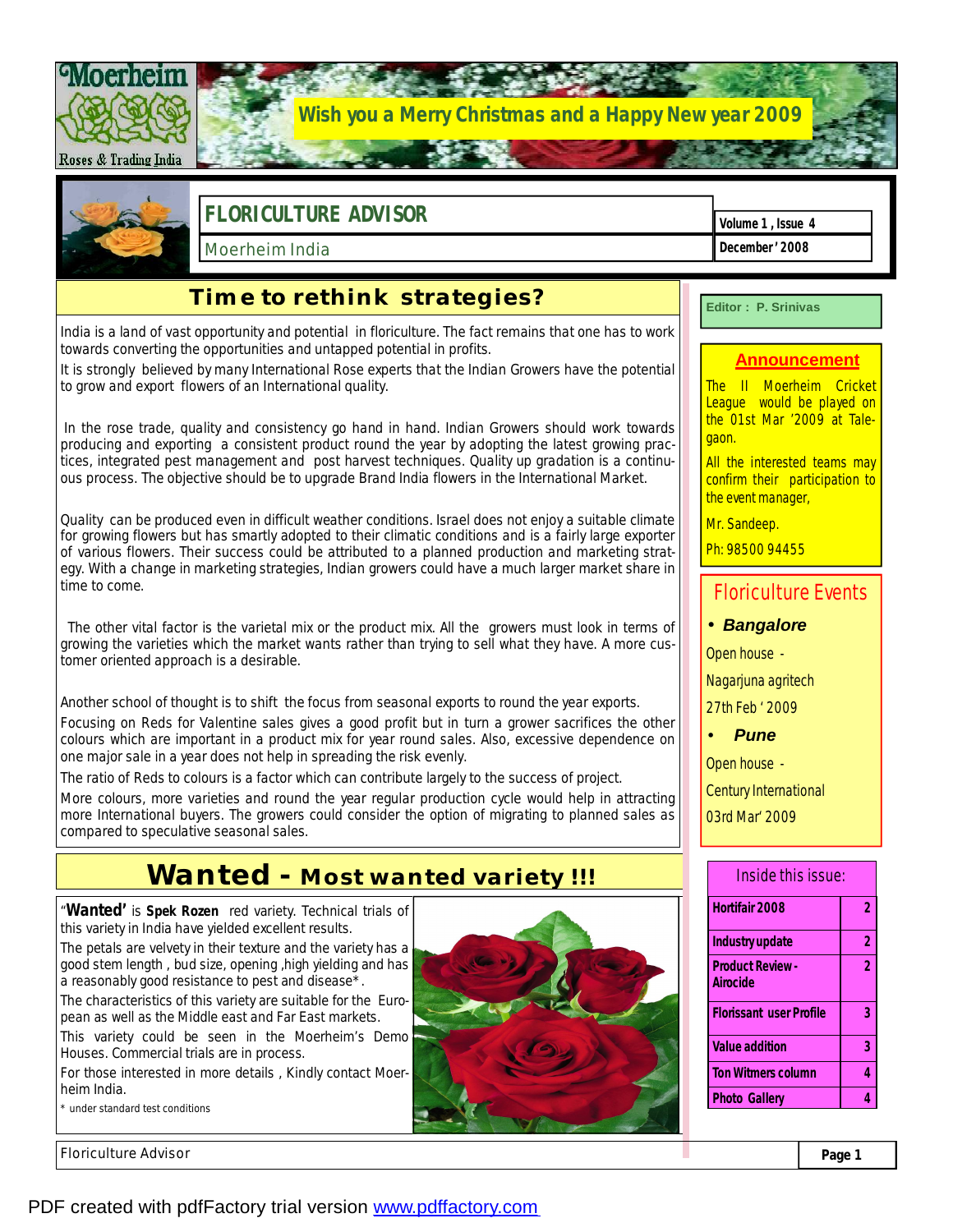

- **Planting material for Rose Varieties.**
- **Florissant Post Harvest Preservatives.** 
	- **Bercomex Flower processing machines.**
	- **Nieuwkoop measuring equipment.**
- **Empas spray sets.**
- **Secatuers & Safety Equipment**
- **Curcuma corms**
- *Quality since 1888* **Kieft Holland—Flower seeds**

# **Hortifair '2008 ,Holland**

The visit to the Hortifair at Amsterdam was a successful trip for the Indian growers. A group of more than 25 growers visited the Hortifair and had the opportunity to see the quality of flowers from various flower growing countries and also visited the flora Holland flower auction which is the largest auction in the world.

The growers could see and learn various growing techniques during their visits to the demo houses of the Breeders ie. Kordes , Interplant , Jan Spek ,Franko and Lex.

The growers also met several international buyers and discussed the various possibilities of sending regular shipments as well as Christmas and valentine shipments from India. This was the first time quite a few Indian nurseries also participated in the Hortifair 2008.



# **Floriculture Industry update**

| Fertilzer prices reduced                                                                                                                                                                                                                                                                           |                                                                                                                                    | on the transportation of fertilizers<br>from china.                                                                                                                     |                                                                                                                                                                                                                                                                                                                                          |
|----------------------------------------------------------------------------------------------------------------------------------------------------------------------------------------------------------------------------------------------------------------------------------------------------|------------------------------------------------------------------------------------------------------------------------------------|-------------------------------------------------------------------------------------------------------------------------------------------------------------------------|------------------------------------------------------------------------------------------------------------------------------------------------------------------------------------------------------------------------------------------------------------------------------------------------------------------------------------------|
| reduction in the<br>The<br>fertilizer prices by 20-<br>25% has brought a sigh<br>of relief to the floricul-<br>ture industry.<br>It was expected that this would be in<br>the offing since the prices had risen<br>to a new high due to various factors<br>but primarily owing to the restrictions | reduction in the<br><b>The</b><br>fertilizer prices by 20-<br>25% has brought a sigh<br>of relief to the<br>floriculture industry. | Industry sources expect<br>a further decline due to<br>the reduction in Interna-<br>tional Oil prices.<br>Similar reductions could<br>be expected in air freight costs. | Re - Planting assistance<br>The Flower grower association of India,<br>is proposing a re-planting assistance<br>scheme to enable growers to plant the<br>latest varieties in order to be competi-<br>tive in the international market. The<br>scheme is under consideration and<br>would bring relief to the floriculture In-<br>dustry. |



#### PDF created with pdfFactory trial version [www.pdffactory.com](http://www.pdffactory.com)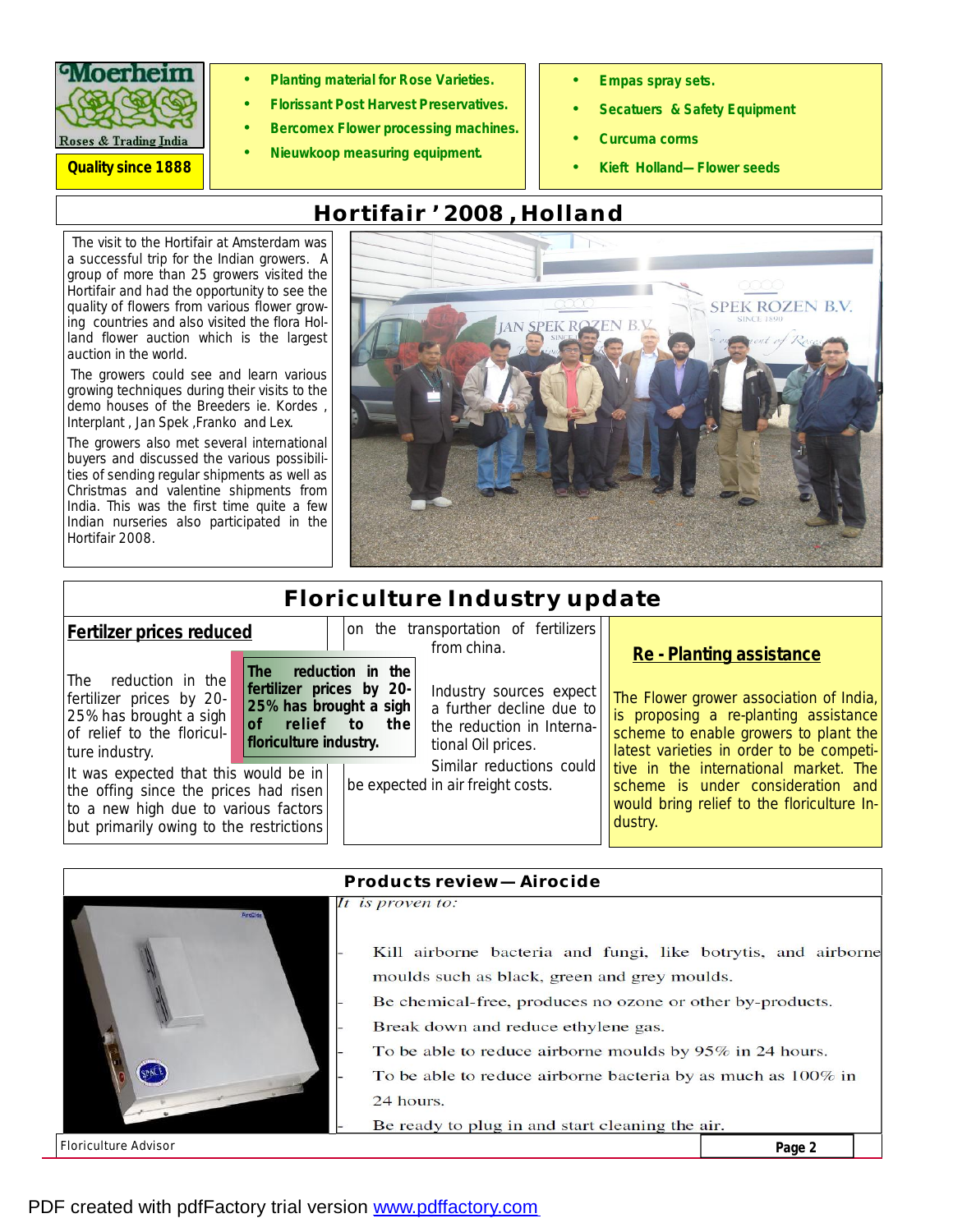### **Florissant 600 User Profile : - Professional Agrotech -** *Truly professional approach to Post Harvest*

Professional Agrotech Pvt. Ltd was established in the year 2005 and located at Ambi, near MIDC Floriculture Park ,Talegaon. The company is managed by Mr. BN. Raskar and Mr.D. Palav along with other directors.

The company has been successfully growing and exporting flowers using the best growing and post harvest management techniques. The company is actively engaged in several activities which are detailed below

Production and export of Roses - varieties include **Bordeaux , Red ribbon , Gold strike , Ice berg** and other several varieties

- 1. Production and export of carnation flowers and cuttings representing **Santa maria**, Italy.
- 2. The company is associated with sevaral growers who are utilizing the services of the company for exporting their flowers to various countries like the United Kingdom, Japan , Australia, Holland and Italy.
- 4. Technical know how and marketing support to Growers.

Professional Agro tech has vast experience in the field of Floriculture . They are regular users of Florissant 600 post harvest solution for Roses which helps them to maintain the quality and consistency , improve vase life , reduce quality deterioration during transport and enable all the flowers to open uniformly and fully.

Professional agrotech was one of the first few companies to conduct Florissant trials in during Feb 2007 .

A scientific test was conducted at the farm using Florissant 600 post harvest chemical over a period of two weeks to test various quality parameters including transport simulation and re-hydration.

Both , they as well as their overseas customers are extremely happy with the performance of the **Florissant** treated flowers.

They have developed an indigenous way of storing the solution by mixing it in a 1000 litre capacity dosing tank which makes it very easy to mix and use. During an interview , Mr. B.N Raskar said that **, "** *we are using Florissant 600 for post harvest treatment since this*  helps in better post harvest management of flowers as compared to other traditional treatments, and have recommended the use to *other growers as well" .* 

## Floriculture Advisor Page 3  In a competitive market, it is essential to provide several value additions To satisfy a customers need. Sleeving of the flowers is a regular practice followed in all the overseas markets. All the flowers dispatched to the auctions, supermarkets, florists etc. are sleeved. This not only protects the flowers and also adds aesthetic value. Labour costs are very high in Europe, Japan and Australia, hence this value addition by a grower saves time and labour for the importer , gives additional revenue to the growers and helps them to retain their customers. The overseas importers are constantly asking their rose exporters to provide this value addition. Several Leading rose exporters from India are now regularly providing this value addition. The sleeves are made in Holland and are available in CPP as well as BOPP. • 30, 40 and 50 micron sleeves Plain, bullet hole and Hot needle micro perforated. • Various standard sizes available in 40 50 and 60 cms. Suitable for packing 7 , 10, 14 and 20 stems in a bunch. • Company logo can be printed on the sleeves. • For more information ,please contact Moerheim India. **Value addition : Key to customer retention - Flower sleeves Sleeved roses ready for sale**